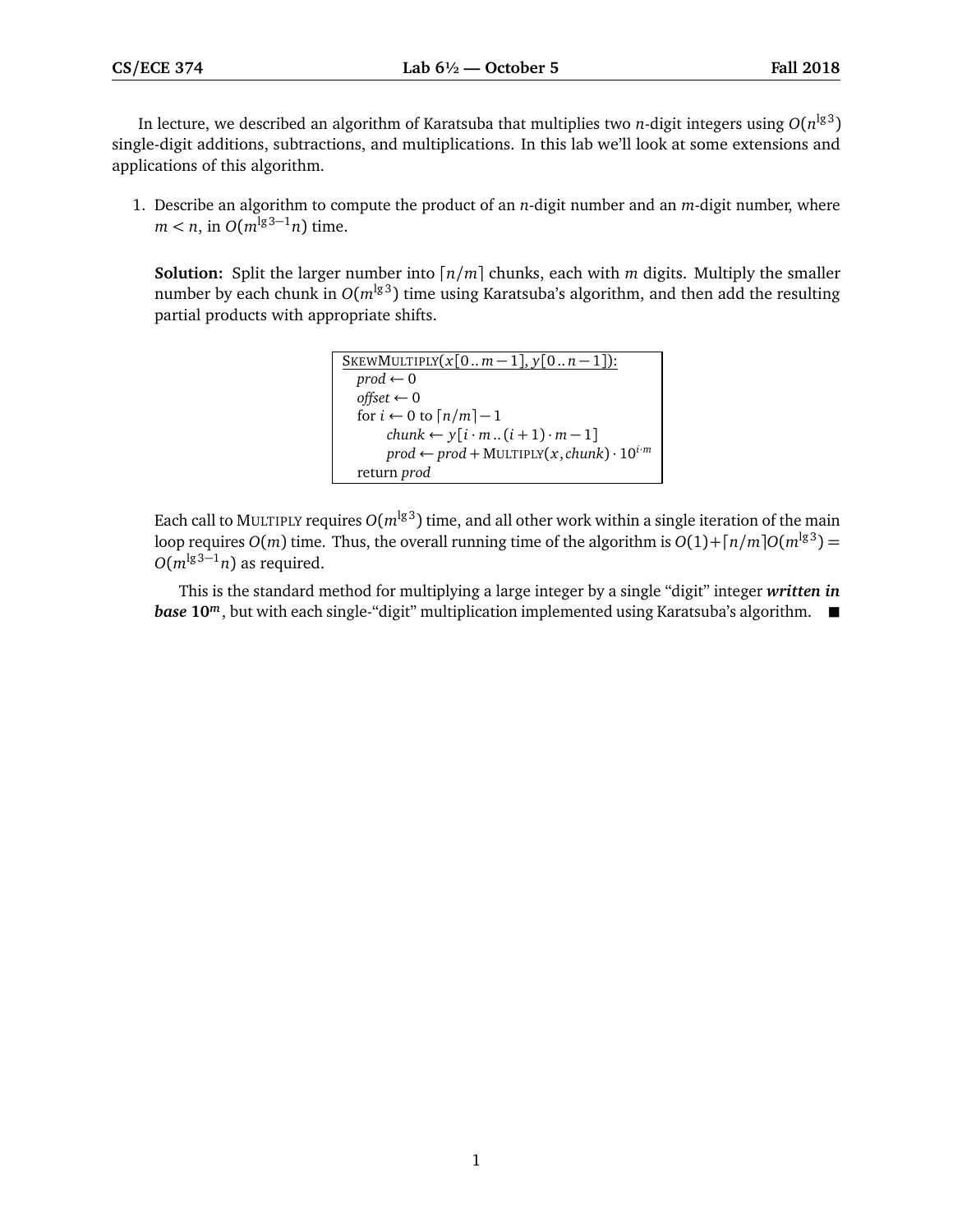2. Describe an algorithm to compute the decimal representation of  $2^n$  in  $O(n^{\lg 3})$  time. (The standard algorithm that computes one digit at a time requires  $\Theta(n^2)$  time.)

**Solution:** We compute 2<sup>*n*</sup> via repeated squaring, implementing the following recurrence:

$$
2^{n} = \begin{cases} 1 & \text{if } n = 0\\ (2^{n/2})^{2} & \text{if } n > 0 \text{ is even} \\ 2 \cdot (2^{\lfloor n/2 \rfloor})^{2} & \text{if } n \text{ is odd} \end{cases}
$$

We use Karatsuba's algorithm to implement decimal multiplication for each square.

| $TWOTOTHE(n)$ :                   |                                                   |
|-----------------------------------|---------------------------------------------------|
| if $n=0$                          |                                                   |
| return 1                          |                                                   |
| $m \leftarrow  n/2 $              |                                                   |
| $z \leftarrow \text{TWOTOTHE}(m)$ | $\langle \langle \text{recurse!} \rangle \rangle$ |
| $z \leftarrow$ MULTIPLY $(z, z)$  | $\langle\langle$ Karatsuba $\rangle\rangle$       |
| if $n$ is odd                     |                                                   |
| $z \leftarrow ADD(z, z)$          |                                                   |
| return z                          |                                                   |

The running time of this algorithm satisfies the recurrence  $T(n) = T(\lfloor n/2 \rfloor) + O(n^{\lg 3})$ . We can safely ignore the floor in the recursive argument. The recursion tree for this algorithm is just a path; the work done at recursion depth *i* is  $O((n/2^i)^{\lg 3}) = O(n^{\lg 3}/3^i)$ . Thus, the levels sums form a descending geometric series, which is dominated by the work at level 0, so the total running time is at most  $O(n^{\lg 3})$ .  $\frac{\lg 3}{\lg 3}$ .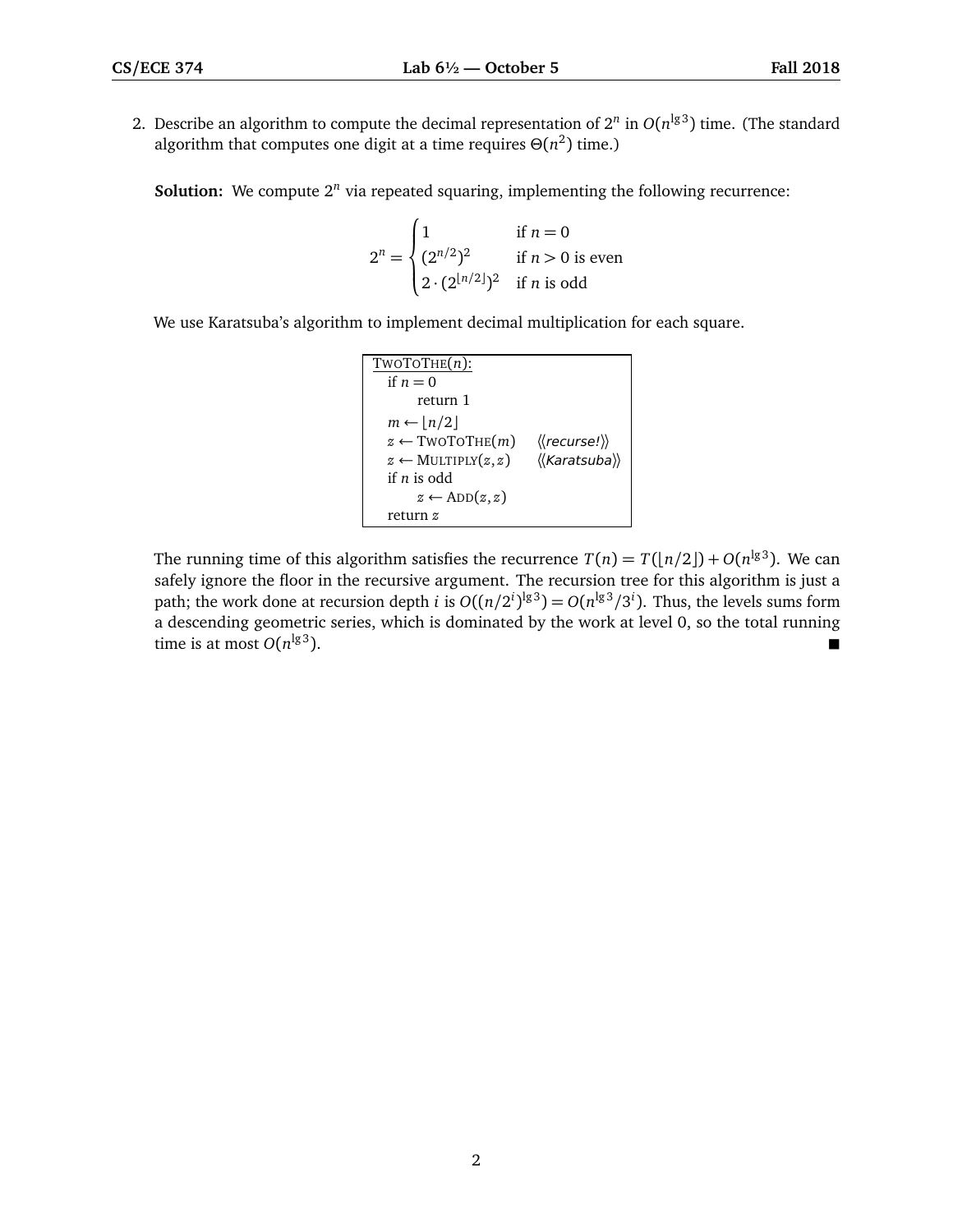3. Describe a divide-and-conquer algorithm to compute the decimal representation of an arbitrary *n*-bit binary number in  $O(n^{\lg 3})$  time. [Hint: Let  $x = a \cdot 2^{n/2} + b$ . Watch out for an extra log factor in the running time.]

**Solution:** Following the hint, we break the input *x* into two smaller numbers  $x = a \cdot 2^{n/2} + b$ ; recursively convert *a* and *b* into decimal; convert 2 *n/*2 into decimal using the solution to problem 2; multiply *a* and  $2^{n/2}$  using Karatsuba's algorithm; and finally add the product to *b* to get the final result.

| DECIMAL $(x[0n-1])$ :                                     |
|-----------------------------------------------------------|
| if $n < 100$                                              |
| use brute force                                           |
| $m \leftarrow \lceil n/2 \rceil$                          |
| $a \leftarrow x[mn-1]$                                    |
| $b \leftarrow x[0m-1]$                                    |
| return ADD(MULTIPLY(DECIMAL(a), TWOTOTHE(m)), DECIMAL(b)) |

The running time of this algorithm satisfies the recurrence  $T(n) = 2T(n/2) + O(n^{\lg 3})$ ; the  $O(n^{\lg 3})$  term includes the running times of both MULTIPLY and TWOTOTHE (as well as the final linear-time addition).

The recursion tree for this algorithm is a binary tree, with 2 *<sup>i</sup>* nodes at recursion depth *i*. Each recursive call at depth *i* converts an  $n/2^i$ -bit binary number to decimal; the non-recursive work at the corresponding node of the recursion tree is  $O((n/2^i)^{\lg 3}) = O(n^{\lg 3}/3^i)$ . Thus, the total work at depth *i* is  $2^i \cdot O(n^{\lg 3}/3^i) = O(n^{\lg 3}/(3/2)^i)$ . The level sums define a descending geometric series, which is dominated by its largest term  $O(n^{\lg 3})$ .

Notice that if we had converted 2 *n/*2 to decimal *recursively* instead of calling TWOTOTHE, the recurrence would have been  $T(n) = 3T(n/2) + O(n^{\lg 3})$ . Every level of this recursion tree has the same sum, so the overall running time would be  $O(n^{\lg 3} \log n)$ .